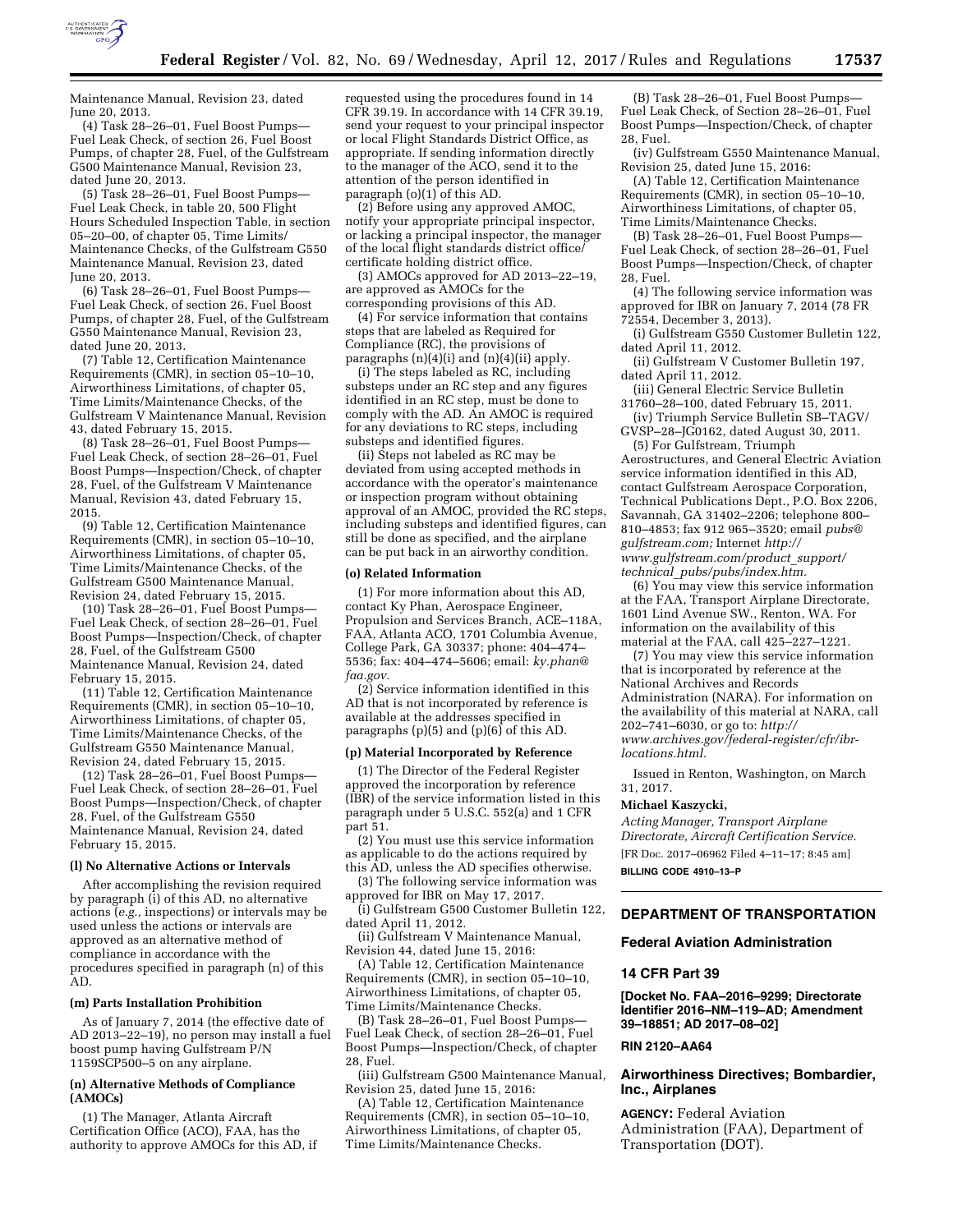# **ACTION:** Final rule.

**SUMMARY:** We are adopting a new airworthiness directive (AD) for certain Bombardier, Inc., Model DHC–8–102, –103, and –106 airplanes; and Model DHC–8–200 and DHC–8–300 series airplanes. This AD was prompted by reports of incorrect installation of the auto-ignition system due to crossed wires at one of the splices in the autorelight system. This AD requires inspecting the auto-ignition system for correct wiring, and doing corrective actions if necessary. We are issuing this AD to address the unsafe condition on these products.

**DATES:** This AD is effective May 17, 2017.

The Director of the Federal Register approved the incorporation by reference of a certain publication listed in this AD as of May 17, 2017.

**ADDRESSES:** For service information identified in this final rule, contact Bombardier, Inc., Q-Series Technical Help Desk, 123 Garratt Boulevard, Toronto, Ontario M3K 1Y5, Canada; telephone 416–375–4000; fax 416–375– 4539; email

*[thd.qseries@aero.bombardier.com;](mailto:thd.qseries@aero.bombardier.com)*  Internet *[http://www.bombardier.com.](http://www.bombardier.com)*  You may view this referenced service information at the FAA, Transport Airplane Directorate, 1601 Lind Avenue SW., Renton, WA. For information on the availability of this material at the FAA, call 425–227–1221. It is also available on the Internet at *[http://](http://www.regulations.gov) [www.regulations.gov](http://www.regulations.gov)* by searching for and locating Docket No. FAA–2016– 9299.

# **Examining the AD Docket**

You may examine the AD docket on the Internet at *[http://](http://www.regulations.gov)  [www.regulations.gov](http://www.regulations.gov)* by searching for and locating Docket No. FAA–2016– 9299; or in person at the Docket Management Facility between 9 a.m. and 5 p.m., Monday through Friday, except Federal holidays. The AD docket contains this AD, the regulatory evaluation, any comments received, and other information. The street address for the Docket Office (telephone 800–647– 5527) is Docket Management Facility, U.S. Department of Transportation, Docket Operations, M–30, West

Building Ground Floor, Room W12–140, 1200 New Jersey Avenue SE., Washington, DC 20590.

### **FOR FURTHER INFORMATION CONTACT:**

Norman Perenson, Aerospace Engineer, Propulsion and Services Branch, ANE– 173, FAA, New York Aircraft Certification Office, 1600 Stewart Avenue, Suite 410, Westbury, NY 11590; telephone 516–228–7337; fax 516–794–5531.

# **SUPPLEMENTARY INFORMATION:**

## **Discussion**

We issued a notice of proposed rulemaking (NPRM) to amend 14 CFR part 39 by adding an AD that would apply to certain Bombardier, Inc., Model DHC–8–102, –103, and –106 airplanes; and Model DHC–8–200 and DHC–8–300 series airplanes. The NPRM published in the **Federal Register** on October 26, 2016 (81 FR 74360) (''the NPRM''). The NPRM was prompted by reports of incorrect installation of the autoignition system due to crossed wires at one of the splices in the auto-relight system. The NPRM proposed to require inspecting the auto-ignition system for correct wiring, and doing corrective actions if necessary. We are issuing this AD to detect and correct incorrect wiring of the auto-ignition system, which could result in inability to restart the engine in flight and consequent reduced controllability of the airplane.

Transport Canada Civil Aviation (TCCA), which is the aviation authority for Canada, has issued Canadian Airworthiness Directive CF–2013–36, dated November 19, 2013 (referred to after this as the Mandatory Continuing Airworthiness Information, or ''the MCAI''), to correct an unsafe condition for certain Bombardier, Inc., Model DHC–8–102, –103, and –106 airplanes; and Model DHC–8–200 and DHC–8–300 series airplanes. The MCAI states:

There have been reports of incorrect installation of the auto-ignition system introduced by MS [ModSum] 8Q100813 of SB [Service Bulletin] 8–74–02, where wires crossed at one of the splices in the autorelight system. The incorrect wire installation may result in the inability to achieve an inflight engine relight when the ignition switch is selected in the AUTO position.

Bombardier has issued SB 8–74–05 to introduce an inspection to check for correct wiring connection and rectification as required. This [Canadian] AD mandates incorporation of Bombardier SB 8–74–05.

Corrective actions include reconnecting any incorrect wiring of the auto-ignition system and performing a functional test. You may examine the MCAI in the AD docket on the Internet at *<http://www.regulations.gov>* by searching for and locating Docket No. FAA–2016–9299.

# **Comments**

We gave the public the opportunity to participate in developing this AD. We considered the comment received. The Air Line Pilots Association, International (ALPA) supported the NPRM.

# **Conclusion**

We reviewed the relevant data, considered the comment received, and determined that air safety and the public interest require adopting this AD as proposed, except for minor editorial changes. We have determined that these minor changes:

• Are consistent with the intent that was proposed in the NPRM for correcting the unsafe condition; and

• Do not add any additional burden upon the public than was already proposed in the NPRM.

# **Related Service Information Under 1 CFR Part 51**

We reviewed Bombardier Service Bulletin 8–74–05, Revision B, dated April 14, 2014. This service information describes procedures for inspecting the auto-ignition system for correct wiring, and doing corrective actions that include rewiring if needed, followed by a functional test of the auto-ignition system. This service information is reasonably available because the interested parties have access to it through their normal course of business or by the means identified in the **ADDRESSES** section.

### **Costs of Compliance**

We estimate that this AD affects 88 airplanes of U.S. registry.

We estimate the following costs to comply with this AD:

#### ESTIMATED COSTS

| Action | Labor cost                              | Parts cost | Cost per<br>product | Cost on U.S.<br>operators |
|--------|-----------------------------------------|------------|---------------------|---------------------------|
|        | work-hour $\times$ \$85 per hour = \$85 | \$0        | \$85                | \$7,480                   |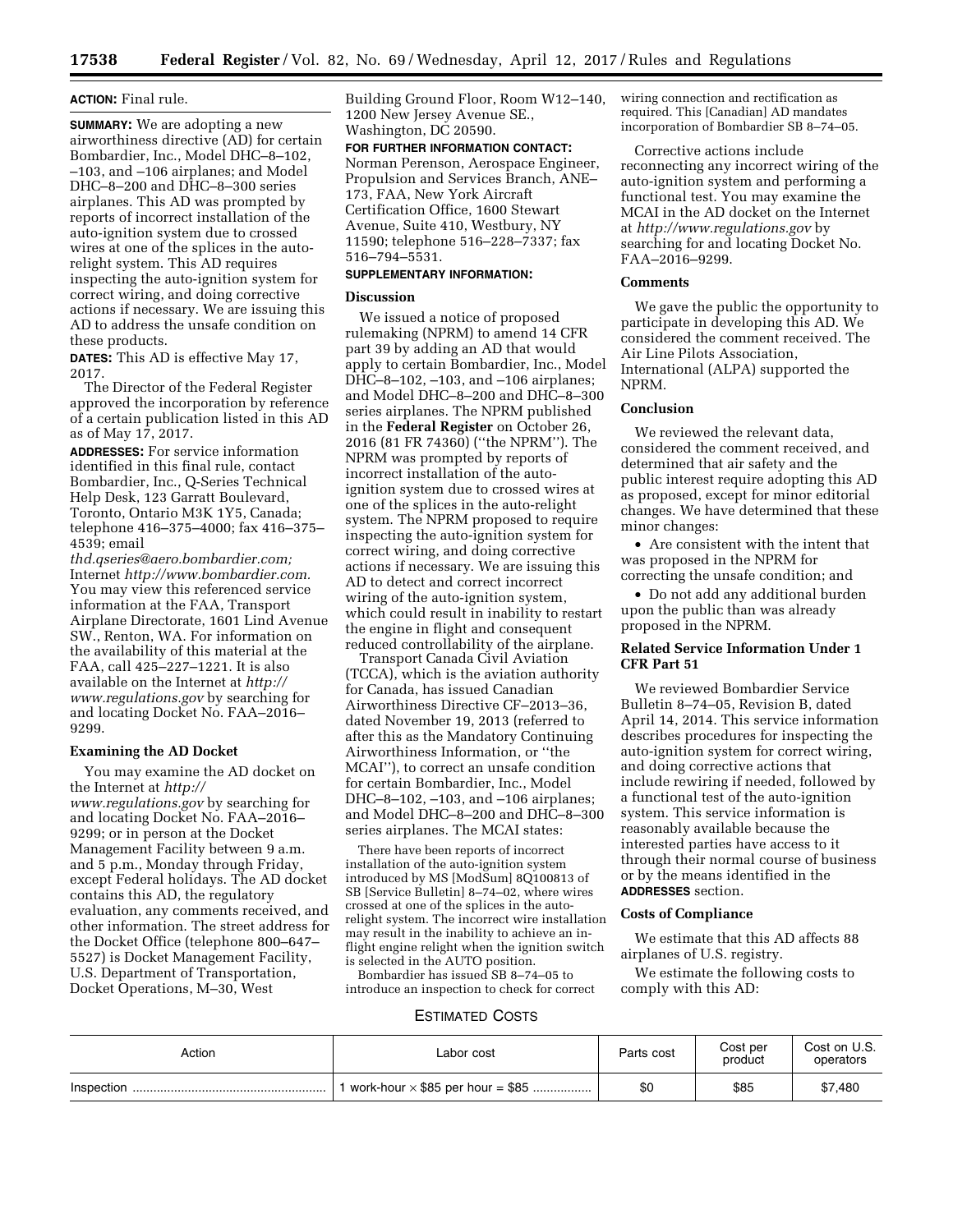In addition, we estimate that any necessary corrective actions will take about 2 work-hours, for a cost of \$170 per product. We have no way of determining the number of aircraft that might need these actions.

## **Authority for This Rulemaking**

Title 49 of the United States Code specifies the FAA's authority to issue rules on aviation safety. Subtitle I, section 106, describes the authority of the FAA Administrator. ''Subtitle VII: Aviation Programs,'' describes in more detail the scope of the Agency's authority.

We are issuing this rulemaking under the authority described in ''Subtitle VII, Part A, Subpart III, Section 44701: General requirements.'' Under that section, Congress charges the FAA with promoting safe flight of civil aircraft in air commerce by prescribing regulations for practices, methods, and procedures the Administrator finds necessary for safety in air commerce. This regulation is within the scope of that authority because it addresses an unsafe condition that is likely to exist or develop on products identified in this rulemaking action.

### **Regulatory Findings**

We determined that this AD will not have federalism implications under Executive Order 13132. This AD will not have a substantial direct effect on the States, on the relationship between the national government and the States, or on the distribution of power and responsibilities among the various levels of government.

For the reasons discussed above, I certify that this AD: 1. Is not a ''significant regulatory action'' under Executive Order 12866; 2. Is not a ''significant rule'' under the DOT Regulatory Policies and Procedures (44 FR 11034, February 26, 1979); 3. Will not affect intrastate aviation in Alaska; and 4. Will not have a significant economic impact, positive or negative, on a substantial number of small entities under the criteria of the Regulatory Flexibility Act.

# **List of Subjects in 14 CFR Part 39**

Air transportation, Aircraft, Aviation safety, Incorporation by reference, Safety.

### **Adoption of the Amendment**

Accordingly, under the authority delegated to me by the Administrator, the FAA amends 14 CFR part 39 as follows:

# **PART 39—AIRWORTHINESS DIRECTIVES**

■ 1. The authority citation for part 39 continues to read as follows:

**Authority:** 49 U.S.C. 106(g), 40113, 44701.

### **§ 39.13 [Amended]**

■ 2. The FAA amends § 39.13 by adding the following new airworthiness directive (AD):

**2017–08–02 Bombardier, Inc.:** Amendment 39–18851; FAA–2016–9299; Directorate Identifier 2016–NM–119–AD.

# **(a) Effective Date**

This AD is effective May 17, 2017.

# **(b) Affected ADs**

None.

#### **(c) Applicability**

This AD applies to Bombardier, Inc., airplanes identified in paragraphs (c) (1), (c) (2), and (c) (3) of this AD, certificated in any category, serial numbers 003 through 672 inclusive, on which Bombardier ModSum 8Q100813 or Bombardier Service Bulletin 8– 74–02 is incorporated.

(1) Model DHC–8–102, –103, and –106 airplanes.

(2) Model DHC–8–201 and –202 airplanes. (3) Model DHC–8–301, –311, and –315 airplanes.

### **(d) Subject**

Air Transport Association (ATA) of America Code 74, Ignition.

## **(e) Reason**

This AD was prompted by reports of incorrect installation of the auto-ignition system due to crossed wires at one of the splices in the auto-relight system. We are issuing this AD to detect and correct incorrect wiring of the auto-ignition system, which could result in inability to restart the engine in flight and consequent reduced controllability of the airplane.

#### **(f) Compliance**

Comply with this AD within the compliance times specified, unless already done.

#### **(g) Inspection and Corrective Actions**

Within 2,000 flight hours or 12 months after the effective date of this AD, whichever occurs first: Inspect the auto-ignition system for correct wiring and do all applicable corrective actions, in accordance with the Accomplishment Instructions of Bombardier Service Bulletin 8–74–05, Revision B, dated April 14, 2014. All applicable corrective actions must be done before further flight.

#### **(h) Credit for Previous Actions**

This paragraph provides credit for the actions required by paragraph (g) of this AD, if those actions were performed before the effective date of this AD using Bombardier Service Bulletin 8–74–05, dated July 12, 2013; or Revision A, dated January 27, 2014.

#### **(i) Other FAA AD Provisions**

The following provisions also apply to this AD:

(1) *Alternative Methods of Compliance (AMOCs):* The Manager, New York Aircraft Certification Office (ACO), ANE–170, FAA, has the authority to approve AMOCs for this AD, if requested using the procedures found in 14 CFR 39.19. In accordance with 14 CFR 39.19, send your request to your principal inspector or local Flight Standards District Office, as appropriate. If sending information directly to the manager of the New York ACO, send it to the attention of the person identified in paragraph (j) (2) of this AD. Before using any approved AMOC, notify your appropriate principal inspector, or lacking a principal inspector, the manager of the local flight standards district office/ certificate holding district office.

(2) *Contacting the Manufacturer:* For any requirement in this AD to obtain corrective actions from a manufacturer, the action must be accomplished using a method approved by the Manager, New York ACO, ANE–170, FAA; or Transport Canada Civil Aviation (TCCA); or Bombardier, Inc.'s TCCA Design Approval Organization (DAO). If approved by the DAO, the approval must include the DAO-authorized signature.

# **(j) Related Information**

(1) Refer to Mandatory Continuing Airworthiness Information (MCAI) Canadian Airworthiness Directive CF–2013–36, dated November 19, 2013, for related information. This MCAI may be found in the AD docket on the Internet at *<http://www.regulations.gov>*  by searching for and locating Docket No. FAA–2016–9299.

(2) For more information about this AD, contact the Program Manager, Continuing Operational Safety, New York ACO, FAA, 1600 Stewart Avenue, Suite 410, Westbury, NY 11590; telephone 516–228–7300; fax 516–794–5531.

(3) Service information identified in this AD that is not incorporated by reference is available at the addresses specified in paragraphs (k) (3) and (k)  $(\overline{4})$  of this AD.

# **(k) Material Incorporated by Reference**

(1) The Director of the Federal Register approved the incorporation by reference (IBR) of the service information listed in this paragraph under 5 U.S.C. 552(a) and 1 CFR part 51.

(2) You must use this service information as applicable to do the actions required by this AD, unless this AD specifies otherwise.

(i) Bombardier Service Bulletin 8–74–05, Revision B, dated April 14, 2014.

(ii) Reserved.

(3) For service information identified in this AD, contact Bombardier, Inc., Q-Series Technical Help Desk, 123 Garratt Boulevard, Toronto, Ontario M3K 1Y5, Canada; telephone 416–375–4000; fax 416–375–4539; email *[thd.qseries@aero.bombardier.com;](mailto:thd.qseries@aero.bombardier.com)*  Internet *[http://www.bombardier.com.](http://www.bombardier.com)* 

(4) You may view this service information at the FAA, Transport Airplane Directorate, 1601 Lind Avenue SW., Renton, WA. For information on the availability of this material at the FAA, call 425–227–1221.

(5) You may view this service information that is incorporated by reference at the